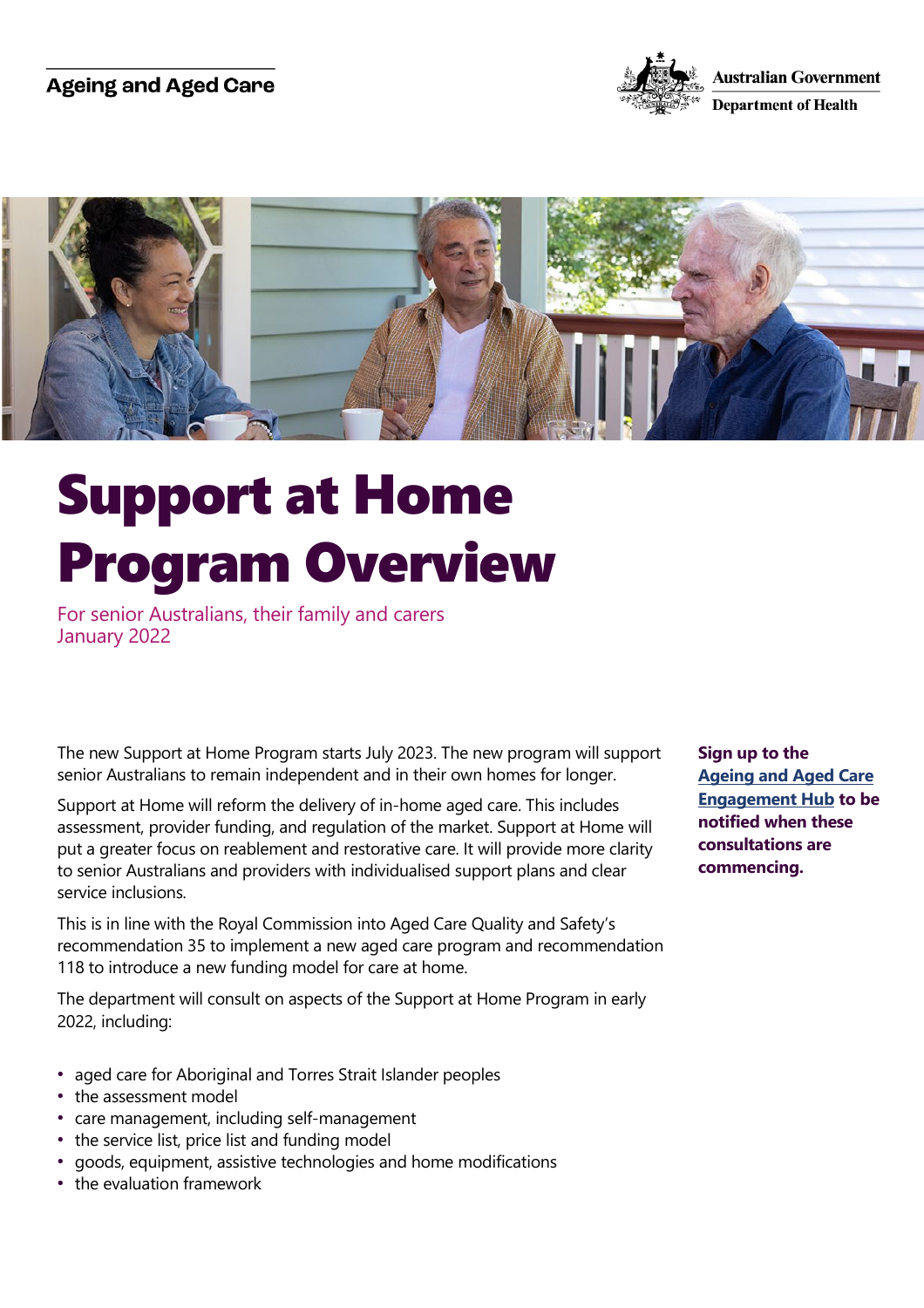• the provider payment platform.

Sign up to the [Ageing and Aged Care Engagement Hub](https://www.agedcareengagement.health.gov.au/) to be notified when these consultations are commencing.

## **Current home care and what's proposed for Support at Home**

## **Steps on the journey**





 $=$   $\vec{e}$  $=$  $\overline{R}$  $=$   $<sub>c</sub>$ </sub> My needs are assessed





| <b>Step</b>                            | Current                                                                                                                                                                                                    | <b>Proposed</b>                                                                                                                                                                                                                                                                                                                                                                                                                                                                                                            |
|----------------------------------------|------------------------------------------------------------------------------------------------------------------------------------------------------------------------------------------------------------|----------------------------------------------------------------------------------------------------------------------------------------------------------------------------------------------------------------------------------------------------------------------------------------------------------------------------------------------------------------------------------------------------------------------------------------------------------------------------------------------------------------------------|
| I need help                            | In-home aged care consists of the following<br>programs:<br>1. Commonwealth Home Support<br>Programme (CHSP)<br>2. Home Care Packages (HCP) Program<br>3. Short Term Restorative Care (STRC)<br>Programme. | <b>Single Support at Home Program</b><br>The Support at Home Program will replace<br>the current three in home aged care<br>programs (on left) and better integrate<br>residential respite into home care<br>assessments and service plans.                                                                                                                                                                                                                                                                                |
| == e<br>≔⊓<br>My needs<br>are assessed | Senior Australians are assessed and then<br>placed in either CHSP or one of the four<br>broad HCP levels.                                                                                                  | <b>Individualised Support Plans</b><br>Senior Australians would receive<br>Individualised Support Plans, based on their<br>assessed aged care needs and personal<br>circumstances.<br>The Individualised Support Plan outlines the<br>service types and the frequency and duration<br>in which a person would receive them. The<br>senior Australian and assessor would adjust<br>the services in their Support Plan to ensure<br>that individual care needs are met and a<br>person's preferences are taken into account. |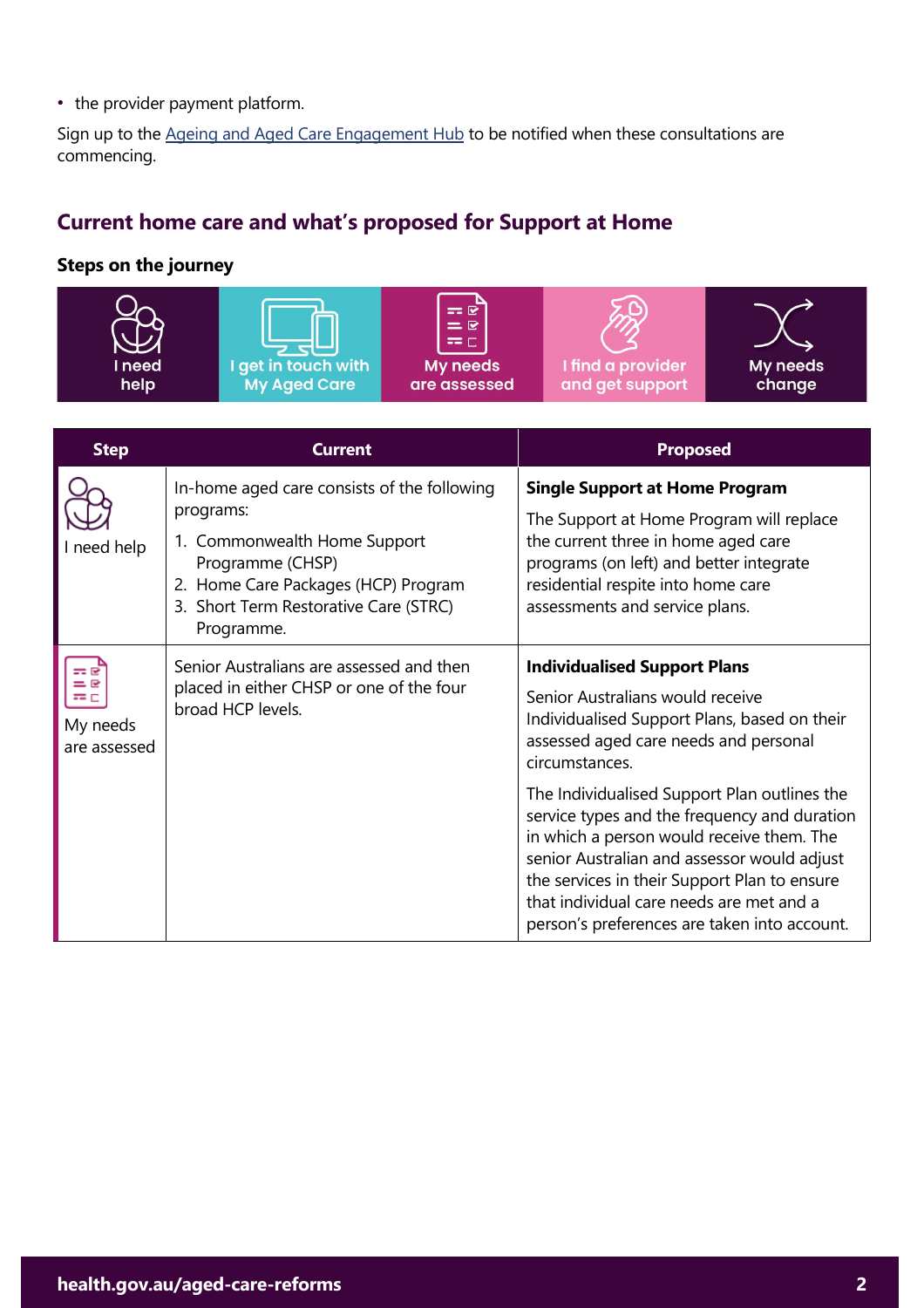| <b>Step</b>                                      | <b>Current</b>                                                                                                                                                                                                                                                                           | <b>Proposed</b>                                                                                                                                                                                                                                                                                                                                           |
|--------------------------------------------------|------------------------------------------------------------------------------------------------------------------------------------------------------------------------------------------------------------------------------------------------------------------------------------------|-----------------------------------------------------------------------------------------------------------------------------------------------------------------------------------------------------------------------------------------------------------------------------------------------------------------------------------------------------------|
| ≕೯<br>$= 8$<br>$= 0$<br>My needs<br>are assessed | The National Screening and Assessment Form<br>(NSAF) is used to support assessments.<br>Components are used by My Aged Care<br>Contact Centre staff, the Regional<br>Assessment Service (RAS) and Aged Care<br>Assessment Teams (ACATs) when screening<br>and assessing aged care needs. | A single assessment process and<br>assessment team                                                                                                                                                                                                                                                                                                        |
|                                                  |                                                                                                                                                                                                                                                                                          | The Integrated Assessment Tool will replace<br>the NSAF. It will better match services to a<br>person's support needs, and will be used for<br>all aged care programs, including home and<br>residential care.                                                                                                                                            |
|                                                  | The NSAF uses a range of assessment tools<br>and is reliant on assessor judgement. This can<br>lead to inconsistent assessment outcomes<br>among senior Australians.                                                                                                                     | Assessors determine the tailored mix of<br>services that the person requires within the<br>range permitted for the class.                                                                                                                                                                                                                                 |
|                                                  | RAS conduct home support assessments for<br>CHSP and ACATs conduct comprehensive<br>assessments for HCP, residential aged care,<br>transition care and residential respite care.<br>Residential aged care providers also do<br>assessments for funding.                                  | From July 2023, the single assessment system<br>will provide assessments for Support at<br>Home. The system will also include Aboriginal<br>and Torres Strait Islander assessment<br>organisations, to help increase the proportion<br>of Aboriginal and Torres Strait Islander<br>people in aged care, addressing historical low<br>take-up rates.       |
| ≕ತ<br>$= 8$<br>≔⊏<br>My needs<br>are assessed    | CHSP recipients can access up to \$1000 for<br>goods, equipment, and assistive technologies<br>(GEAT) and up to \$10,000 for home<br>modifications.<br>HCP recipients need to 'save up' package<br>funds to purchase GEAT and home<br>modifications.                                     | Access to equipment and modifications to<br>live safely and independently                                                                                                                                                                                                                                                                                 |
|                                                  |                                                                                                                                                                                                                                                                                          | Senior Australians will not have to 'save'<br>package funds to get access to GEAT and<br>home modifications.                                                                                                                                                                                                                                              |
|                                                  |                                                                                                                                                                                                                                                                                          | The new assessment process would consider<br>a person's need to access GEAT and the need<br>for minor home modifications. Support would<br>be made available following assessment.                                                                                                                                                                        |
| ≕                                                | The STRC program offers people eight weeks                                                                                                                                                                                                                                               | <b>Assessments focus on independence</b>                                                                                                                                                                                                                                                                                                                  |
| $= 2$<br>≔⊏<br>My needs<br>are assessed          | of restorative care. The program targets<br>senior Australians who can restore skills or<br>capabilities and is limited to people outside<br>of the HCP program.                                                                                                                         | Support at Home will integrate the existing<br>STRC program and offer short-term or<br>restorative services to senior Australians who<br>would benefit from them. Short-term services<br>would be available for up to 12 weeks for<br>those who need them to help people<br>improve or maintain independence without<br>the reliance on ongoing services. |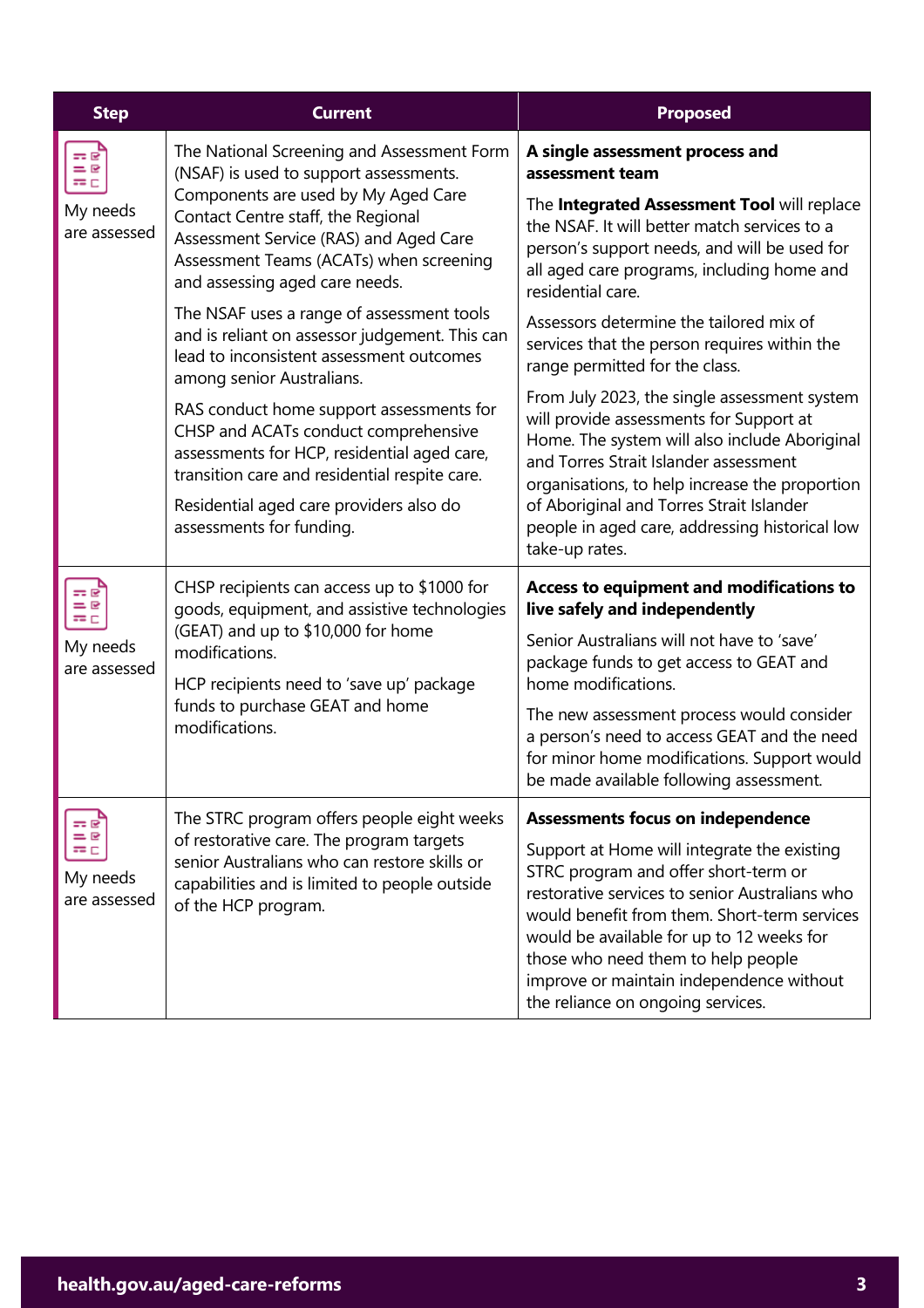| <b>Step</b>                                | <b>Current</b>                                                                                                                                                                                                                                                   | <b>Proposed</b>                                                                                                                                                                                                                                                                 |
|--------------------------------------------|------------------------------------------------------------------------------------------------------------------------------------------------------------------------------------------------------------------------------------------------------------------|---------------------------------------------------------------------------------------------------------------------------------------------------------------------------------------------------------------------------------------------------------------------------------|
| I find a<br>provider<br>and get<br>support | HCP recipients must select one approved<br>provider to take full responsibility for the<br>delivery of care under their package. This can<br>involve delivering the full suite of care<br>in-house or managing a series of<br>sub-contractors to deliver care.   | <b>Greater choice and flexibility</b>                                                                                                                                                                                                                                           |
|                                            |                                                                                                                                                                                                                                                                  | The new regulatory model would enable<br>senior Australians self-manage their care,<br>including using multiple service providers if<br>they choose.                                                                                                                            |
|                                            |                                                                                                                                                                                                                                                                  | The Support at Home Program would offer<br>services and a choice of provider, where<br>available, to all senior Australians, regardless<br>of their geographic location.                                                                                                        |
|                                            |                                                                                                                                                                                                                                                                  | A grant program would offer financial<br>support to providers operating in 'thin<br>markets'. This could include providers in<br>regional, rural, and remote areas, as well as<br>providers delivering specialised services to<br>consumer groups with low consumer<br>numbers. |
|                                            | Care management services are not separately<br>funded in CHSP.<br>Charges for care management reduce the<br>amount of funds available for other services<br>in the HCP.                                                                                          | <b>Care management</b>                                                                                                                                                                                                                                                          |
| I find a<br>provider<br>and get<br>support |                                                                                                                                                                                                                                                                  | Care management would be a separately<br>funded service offered to senior Australians<br>with a more complex mix of services who<br>need oversight and coordination of their care.                                                                                              |
|                                            | CHSP providers are paid in block grant<br>arrangements.                                                                                                                                                                                                          | <b>Greater transparency and consistent</b><br>funding                                                                                                                                                                                                                           |
| I find a<br>provider<br>and get<br>support | HCP providers receive subsidies based on<br>how many people are under their care each<br>month.                                                                                                                                                                  | Support at Home would bring all in-home<br>aged care providers under one funding<br>model.                                                                                                                                                                                      |
|                                            | Until recently, providers and senior<br>Australians using HCPs accrue unspent funds.                                                                                                                                                                             | Providers would be funded at the point-of-<br>delivery, with greater transparency for senior                                                                                                                                                                                    |
|                                            | From 1 September 2021, HCP providers are<br>paid only for the care, services and goods<br>they actually deliver each month to care<br>recipients. Senior Australians with an HCP can<br>still accrue unspent funds in a Services<br>Australia Home Care Account. | Australians and reduced administrative costs.                                                                                                                                                                                                                                   |
|                                            |                                                                                                                                                                                                                                                                  | A new payments platform would allow<br>senior Australians and providers to view the<br>person's Support Plan and pay for services at<br>the point of delivery.                                                                                                                  |
|                                            |                                                                                                                                                                                                                                                                  | Under Support at Home, senior Australians<br>would not be able to save or accrue funds.                                                                                                                                                                                         |
|                                            |                                                                                                                                                                                                                                                                  | Support at Home providers would be paid for<br>services that are delivered to consumers.                                                                                                                                                                                        |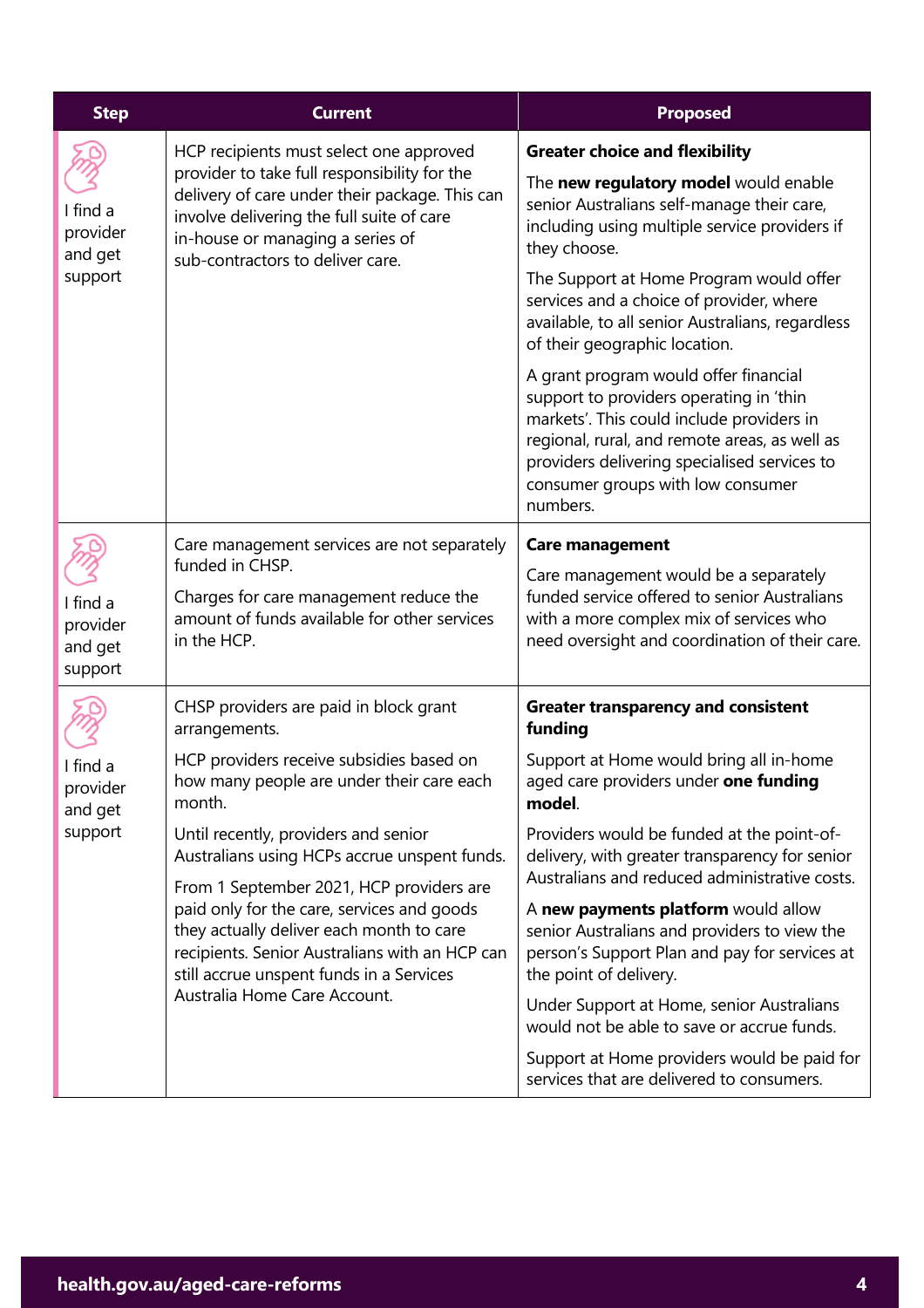| <b>Step</b>                                | <b>Current</b>                                                                                                                                                                                                                                                                                                                                                          | <b>Proposed</b>                                                                                                                                                                                                                                                                                                                                                                                                                                                                                                                    |
|--------------------------------------------|-------------------------------------------------------------------------------------------------------------------------------------------------------------------------------------------------------------------------------------------------------------------------------------------------------------------------------------------------------------------------|------------------------------------------------------------------------------------------------------------------------------------------------------------------------------------------------------------------------------------------------------------------------------------------------------------------------------------------------------------------------------------------------------------------------------------------------------------------------------------------------------------------------------------|
| I find a<br>provider<br>and get<br>support | The CHSP has an established Service<br>Catalogue, which groups services into<br>different types.<br>The HCP program doesn't have a service list<br>and relies on the Aged Care Act 1997 to guide<br>which services may be accessed. There are<br>discrepancies among providers as to the type<br>of services offered.                                                   | <b>Greater clarity of services</b><br>The Support at Home Program would have a<br>Service List to provide greater clarity on the<br>services available to senior Australians at a<br>Commonwealth Government subsidised cost.                                                                                                                                                                                                                                                                                                      |
| I find a<br>provider<br>and get<br>support | The Aged Care Act and regulations are<br>focused on approved providers rather than<br>safeguards for senior Australians.<br>The regulatory framework does not<br>differentiate home services providers based<br>on the risks associated with their services and<br>there is a lack of alignment between aged<br>care and other areas of the care and support<br>sector. | Improved safety and quality of care<br>A regulatory model is being developed to<br>align with the risk of the service delivered by<br>a provider. For example, complex services<br>would be more regulated.<br>The model will support the delivery of safe<br>and high-quality aged care services in the<br>home care environment<br>The model would be clear and easily<br>understood to ensure efficiency and<br>effectiveness and align with regulation of<br>other areas of the care and support sector,<br>where appropriate. |
| I find a<br>provider<br>and get<br>support | Over half of people living in residential aged<br>care have a diagnosis of dementia. Dementia<br>is becoming more prevalent in home care<br>settings as well. Many aged care providers do<br>not have the skills and capacity required to<br>care adequately for people living with<br>dementia.                                                                        | Supports for people living with dementia<br>The new assessment tool would include a<br>focus on dementia and psychosocial factors<br>to better support senior Australians who have<br>a formal diagnosis and people who may be<br>exhibiting early signs consistent with<br>dementia.<br>Referrals would support more timely<br>diagnosis and enable people with dementia<br>and their carers to access early intervention<br>supports.                                                                                            |